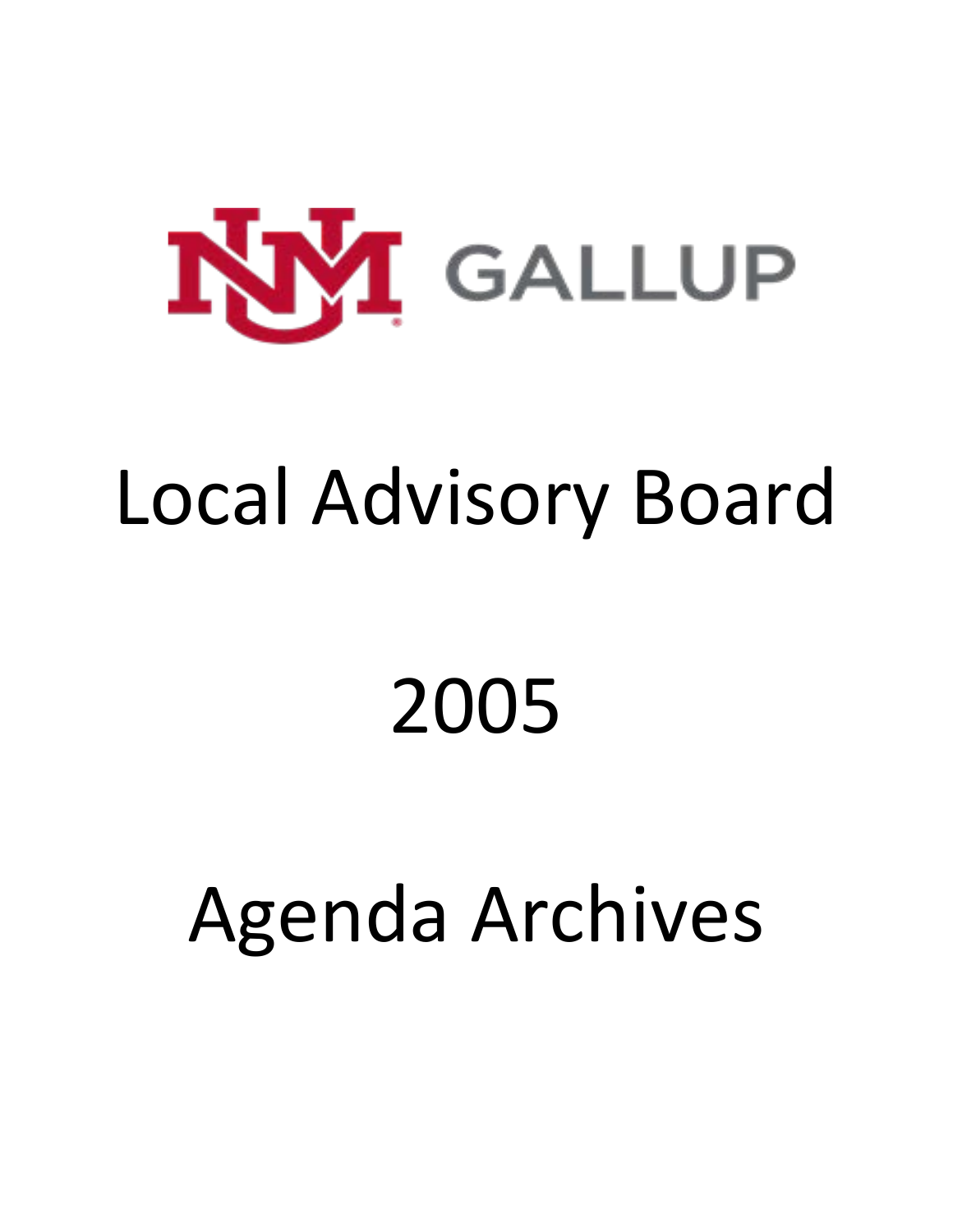# **UNM-GALLUP LOCAL BOARD**

|                                                                                                                                | <b>CONSENT AGENDA</b>                                                                                                                                                                                                                                                                                             |                                                                                                                                                    |
|--------------------------------------------------------------------------------------------------------------------------------|-------------------------------------------------------------------------------------------------------------------------------------------------------------------------------------------------------------------------------------------------------------------------------------------------------------------|----------------------------------------------------------------------------------------------------------------------------------------------------|
| Wednesday, January 26, 2005<br>Six O'clock PM                                                                                  |                                                                                                                                                                                                                                                                                                                   | UNM-G                                                                                                                                              |
| Τ.                                                                                                                             | <b>MEETING CALL TO ORDER</b>                                                                                                                                                                                                                                                                                      | Chairperson                                                                                                                                        |
| Ш.                                                                                                                             | <b>ROLL CALL</b>                                                                                                                                                                                                                                                                                                  | <b>Recording Secretary</b>                                                                                                                         |
| III.                                                                                                                           | <b>PUBLIC INPUT</b> (15 minutes maximum)                                                                                                                                                                                                                                                                          |                                                                                                                                                    |
| IV.                                                                                                                            | <b>INTRODUCTIONS</b><br>Larry Sanderson, Director of Community Affairs<br>Dr. Kamala Sharma, Assistant Professor, Math & Science<br>Monroe Walker, Grant Writer<br>Dr. Dusti Becker, Interim Zuni Campus Manager                                                                                                  | Dr. Beth Miller                                                                                                                                    |
| $V.*$<br>Action                                                                                                                | <b>APPROVAL OF AGENDA</b><br>Additions to the Agenda                                                                                                                                                                                                                                                              | Chairperson                                                                                                                                        |
| Action<br>$VI.*$                                                                                                               | <b>BOARD BUSINESS</b><br>Adoption of November 16, 2004 Board Minutes<br>Adoption of December 16, 2004 Board Minutes                                                                                                                                                                                               | Chairperson                                                                                                                                        |
| VII.                                                                                                                           | <b>BOARD EDUCATION</b><br>National Institutes of Health Grant                                                                                                                                                                                                                                                     | Dr. Kamala Sharma                                                                                                                                  |
| VIII.*<br>Information<br>Information<br>Information<br>Information<br>Information<br>Information<br>Information<br>Information | DIVISION/DEPARTMENT REPORTS<br>Dean of Instruction<br>А.<br>В.<br>Director of Student Services<br>C.<br>Director of Business Operations<br>Director of Community Affairs<br>D.<br>Е.<br>Manager of Physical Plant and Facilities<br>F.<br>Manager of Information Technology<br>G.<br>Nursing<br>E.<br><b>MCHS</b> | Dr. Christine Marlow<br>Tom Ray<br>Farhad Javaheripour<br>Larry Sanderson<br>Ron Petranovich<br>Jim Blackshear<br>Kathy Head<br>Dr. Charles Kaplan |
| Х.<br>Information<br>Information<br>Information<br>Information<br>Information<br>Information                                   | <b>EXECUTIVE DIRECTOR'S REPORT</b><br><b>Technical High School</b><br>Α.<br>В.<br>Fact Book<br>C.<br>Meeting of Board Candidates<br>D.<br>Candidate Forum<br>Е.<br><b>GO Bond Election</b><br>F.<br>Other items may be reported.                                                                                  | Dr. Beth Miller                                                                                                                                    |
| XI.                                                                                                                            | <b>OLD BUSINESS</b><br>None                                                                                                                                                                                                                                                                                       |                                                                                                                                                    |
| XII.                                                                                                                           | <b>NEW BUSINESS</b><br>None                                                                                                                                                                                                                                                                                       |                                                                                                                                                    |
| XIII.                                                                                                                          | <b>CAMPUS MASTER PLANNING</b><br>Campus Master Plan (John Petronis)                                                                                                                                                                                                                                               | Dr. Beth Miller                                                                                                                                    |
| XIV.                                                                                                                           | ADDITIONAL ITEMS PLACED ON THE AGENDA                                                                                                                                                                                                                                                                             |                                                                                                                                                    |
| XV.                                                                                                                            | <b>EXECUTIVE SESSION</b><br><b>Limited Personnel Issue</b>                                                                                                                                                                                                                                                        |                                                                                                                                                    |
| XVI.                                                                                                                           | <b>ADJOURNMENT</b>                                                                                                                                                                                                                                                                                                |                                                                                                                                                    |
| * CONSENT AGENDA ITEMS:                                                                                                        |                                                                                                                                                                                                                                                                                                                   |                                                                                                                                                    |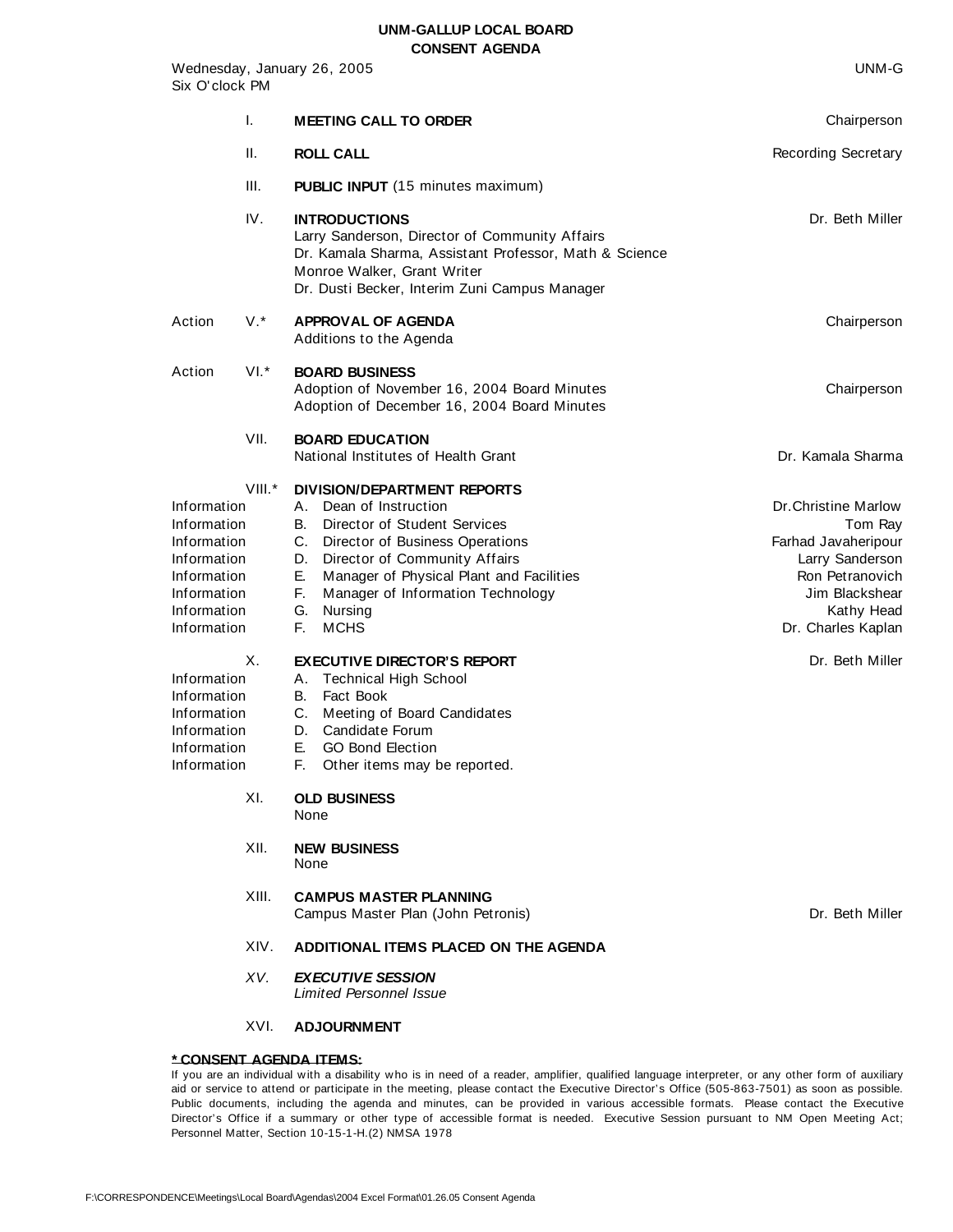|                                                                                                                      |        | UNM-GALLUP LOCAL BOARD                                                                                                                                                                                                                                                                                                                                                                                                                                                                                                                                             |                                                                                                                                             |
|----------------------------------------------------------------------------------------------------------------------|--------|--------------------------------------------------------------------------------------------------------------------------------------------------------------------------------------------------------------------------------------------------------------------------------------------------------------------------------------------------------------------------------------------------------------------------------------------------------------------------------------------------------------------------------------------------------------------|---------------------------------------------------------------------------------------------------------------------------------------------|
| Six O'clock PM                                                                                                       |        | <b>CONSENT AGENDA</b><br>Wednesday, February 23, 2005                                                                                                                                                                                                                                                                                                                                                                                                                                                                                                              | Zuni                                                                                                                                        |
|                                                                                                                      | I.     | <b>MEETING CALL TO ORDER</b>                                                                                                                                                                                                                                                                                                                                                                                                                                                                                                                                       | Chairperson                                                                                                                                 |
|                                                                                                                      | Ш.     | <b>ROLL CALL</b>                                                                                                                                                                                                                                                                                                                                                                                                                                                                                                                                                   | <b>Recording Secretary</b>                                                                                                                  |
|                                                                                                                      | III.   | <b>PUBLIC INPUT</b> (15 minutes maximum)                                                                                                                                                                                                                                                                                                                                                                                                                                                                                                                           |                                                                                                                                             |
|                                                                                                                      | IV.    | <b>INTRODUCTIONS</b><br>Monroe Walker, Grant Writer                                                                                                                                                                                                                                                                                                                                                                                                                                                                                                                | Dr. Beth Miller                                                                                                                             |
| Action                                                                                                               | V.*    | <b>APPROVAL OF AGENDA</b><br>Additions to the Agenda                                                                                                                                                                                                                                                                                                                                                                                                                                                                                                               | Chairperson                                                                                                                                 |
| Action                                                                                                               | $VI.*$ | <b>BOARD BUSINESS</b><br>Adoption of January 26, 2004 Board Minutes                                                                                                                                                                                                                                                                                                                                                                                                                                                                                                | Chairperson                                                                                                                                 |
|                                                                                                                      | VII.   | <b>BOARD EDUCATION</b><br>Legislative Updates<br>A. HB745 - Higher Education as Cabinet Department - Pink<br>Lottery Scholarship Bills<br>В.<br>1. HB119 - Extending Eligibility for Tuition to Two Years After Graduation - Gray<br>HB138 - Extending Duration of Program Elegibility - Blue<br>2.<br>HB140 - Extending Elegibility to Students with Associate Degree - Red<br>3.<br>4. HB551 - Extending Eligibility to Tribal Colleges - Orange<br>C. SB669 - College Affordability Act - Salmon<br>D. HB287 - Future Educational Retiree Benefits - Lime Green | Dr. Beth Miller                                                                                                                             |
| Information<br>Information<br>Information<br>Information<br>Information<br>Information<br>Information<br>Information | VIII.* | DIVISION/DEPARTMENT REPORTS<br>Dean of Instruction<br>А.<br>В.<br>Director of Student Services<br>C.<br>Director of Business Operations<br>Director of Community Affairs<br>D.<br>Manager of Physical Plant and Facilities<br>Е.<br>F.<br>Manager of Information Technology<br>Nursing<br>G.<br><b>MCHS</b><br>F.                                                                                                                                                                                                                                                  | Dr.Christine Marlow<br>Tom Ray<br>David Stewart<br>Larry Sanderson<br>Ron Petranovich<br>Jim Blackshear<br>Kathy Head<br>Dr. Charles Kaplan |
| Information<br>Information<br>Information<br>Information<br>Information<br>Information<br>Information<br>Information | IX.    | <b>EXECUTIVE DIRECTOR'S REPORT</b><br>A. GO Bond Election<br>HIT - AHIMA Council on Accrditation site visit 1/31-2/1<br>В.<br>C.<br>Workforce Development Mtg 2/2<br>Gallup Day & Community College Day at the Legislature<br>D.<br>McKinley Area Education Consortium<br>Е.<br>F.<br>Achieving the Dream, Washington DC<br><b>Technical High School</b><br>G.<br>Other items may be reported.<br>Н.                                                                                                                                                               | Dr. Beth Miller                                                                                                                             |
|                                                                                                                      | Х.     | <b>OLD BUSINESS</b><br>None                                                                                                                                                                                                                                                                                                                                                                                                                                                                                                                                        |                                                                                                                                             |
|                                                                                                                      | XI.    | <b>NEW BUSINESS</b><br>None                                                                                                                                                                                                                                                                                                                                                                                                                                                                                                                                        |                                                                                                                                             |
|                                                                                                                      | XII.   | <b>CAMPUS MASTER PLANNING</b><br>Campus Master Plan (John Petronis)                                                                                                                                                                                                                                                                                                                                                                                                                                                                                                | Dr. Beth Miller                                                                                                                             |
|                                                                                                                      | XIII.  | ADDITIONAL ITEMS PLACED ON THE AGENDA                                                                                                                                                                                                                                                                                                                                                                                                                                                                                                                              |                                                                                                                                             |
|                                                                                                                      | XIV.   | <b>EXECUTIVE SESSION</b><br>Limited Personnel Issue                                                                                                                                                                                                                                                                                                                                                                                                                                                                                                                |                                                                                                                                             |

XV. **ADJOURNMENT**

#### **\* CONSENT AGENDA ITEMS:**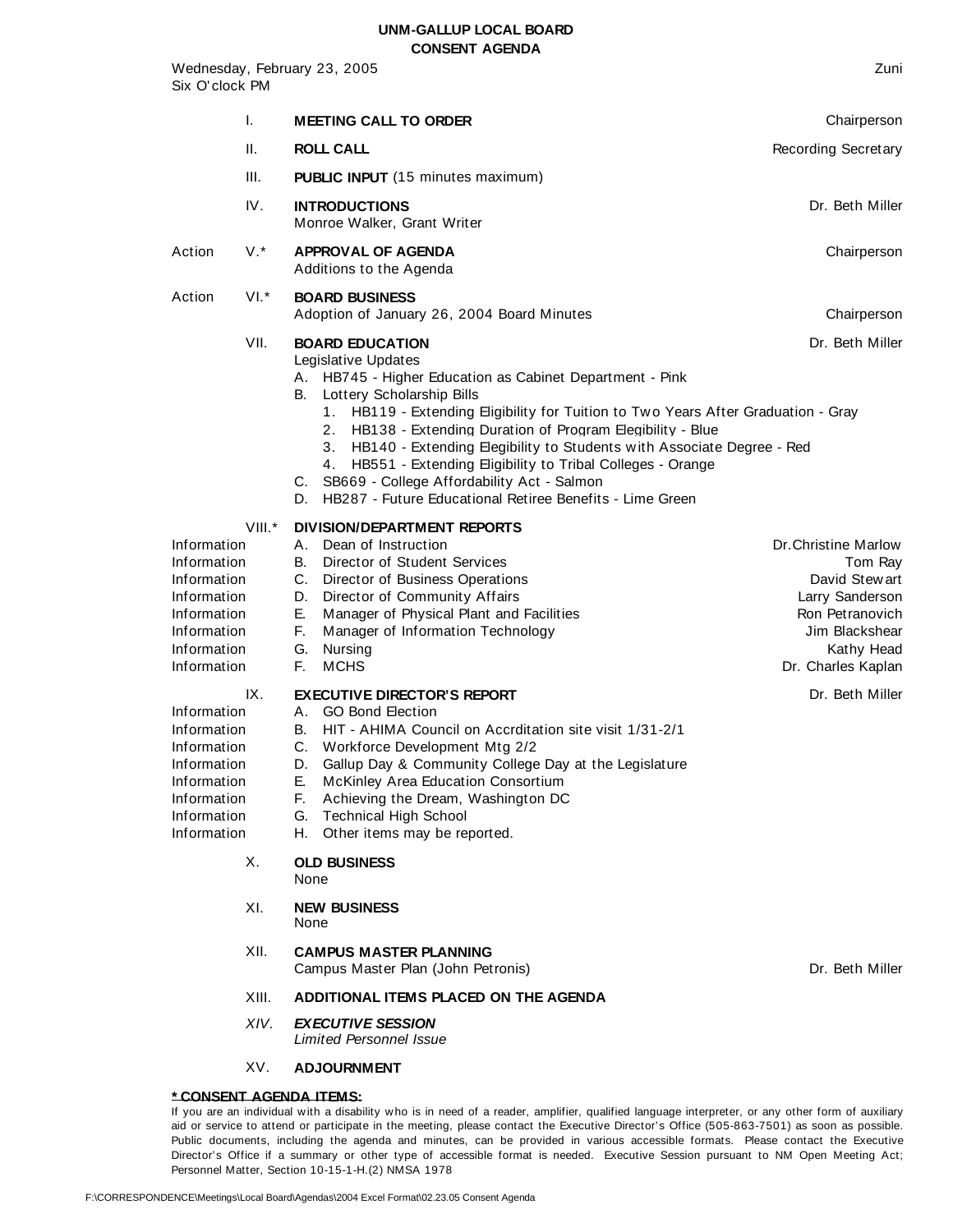| Wednesday, March 23, 2005<br>Six O'clock PM                                                                          |         | Gallup                                                                                                                                                                                                                                                                                                            |                                                                                                                                                    |
|----------------------------------------------------------------------------------------------------------------------|---------|-------------------------------------------------------------------------------------------------------------------------------------------------------------------------------------------------------------------------------------------------------------------------------------------------------------------|----------------------------------------------------------------------------------------------------------------------------------------------------|
|                                                                                                                      | I.      | <b>MEETING CALL TO ORDER</b>                                                                                                                                                                                                                                                                                      | Vice Chair                                                                                                                                         |
|                                                                                                                      | Ш.      | <b>ROLL CALL</b>                                                                                                                                                                                                                                                                                                  | <b>Recording Secretary</b>                                                                                                                         |
|                                                                                                                      | III.    | <b>PUBLIC INPUT</b> (15 minutes maximum)                                                                                                                                                                                                                                                                          |                                                                                                                                                    |
|                                                                                                                      | IV.     | <b>INTRODUCTIONS</b><br>Judge Linda Padilla<br>А.<br>Gloria M. Skeet deCruz<br>В.<br>C.<br>June Shack<br>Monroe Walker, Grant Writer<br>D.                                                                                                                                                                        | Dr. Beth Miller                                                                                                                                    |
|                                                                                                                      | V.      | <b>OATH OF OFFICE</b>                                                                                                                                                                                                                                                                                             | Judge Padilla                                                                                                                                      |
| Action                                                                                                               | $VI.*$  | <b>APPROVAL OF AGENDA</b><br>Additions to the Agenda                                                                                                                                                                                                                                                              | Chair                                                                                                                                              |
| Action                                                                                                               | $VII.*$ | <b>BOARD BUSINESS</b><br>Adoption of February 23, 2004 Board Minutes                                                                                                                                                                                                                                              | Chair                                                                                                                                              |
|                                                                                                                      | VIII.   | <b>BOARD EDUCATION</b><br>Discussion of Tuition Increase<br>Discussion of Initiating Student Fees                                                                                                                                                                                                                 |                                                                                                                                                    |
| Information<br>Information<br>Information<br>Information<br>Information<br>Information<br>Information<br>Information | $IX.*$  | DIVISION/DEPARTMENT REPORTS<br>Dean of Instruction<br>А.<br>Director of Student Services<br>В.<br>C.<br>Director of Business Operations<br>Director of Community Affairs<br>D.<br>Е.<br>Manager of Physical Plant and Facilities<br>F.<br>Manager of Information Technology<br>G.<br>Nursing<br>E.<br><b>MCHS</b> | <b>Dr.Christine Marlow</b><br>Tom Ray<br>David Stewart<br>Larry Sanderson<br>Ron Petranovich<br>Jim Blackshear<br>Kathy Head<br>Dr. Charles Kaplan |
| Information<br>Information<br>Information<br>Information<br>Information<br>Information                               | Х.      | <b>EXECUTIVE DIRECTOR'S REPORT</b><br>Meeting with Zuni Tribal Council March 3<br>А.<br>В.<br><b>GO Bond Update</b><br>C.<br>Legislative Update<br>D.<br><b>MCHS Dropout Prevention Grant</b><br><b>Technical High School</b><br>Е.<br>F.<br>Other items may be reported.                                         | Dr. Beth Miller                                                                                                                                    |
|                                                                                                                      | XI.     | <b>OLD BUSINESS</b><br>None                                                                                                                                                                                                                                                                                       |                                                                                                                                                    |
|                                                                                                                      | XII.    | <b>NEW BUSINESS</b><br>A. Election of Officers<br>В.<br><b>Tuition Increase</b><br>C. Student Fees<br>D. Resolution - Notice of Bond Sale                                                                                                                                                                         | Chair                                                                                                                                              |
|                                                                                                                      | XIII.   | <b>CAMPUS MASTER PLANNING</b><br>Report on March 18 meeting with Gil Berry and John Petronis                                                                                                                                                                                                                      | Dr. Beth Miller                                                                                                                                    |
|                                                                                                                      | XIV.    | ADDITIONAL ITEMS PLACED ON THE AGENDA                                                                                                                                                                                                                                                                             |                                                                                                                                                    |
|                                                                                                                      | XV.     | <b>EXECUTIVE SESSION</b><br><b>Limited Personnel Issue</b>                                                                                                                                                                                                                                                        |                                                                                                                                                    |

## XVI. **ADJOURNMENT**

### **\* CONSENT AGENDA ITEMS:**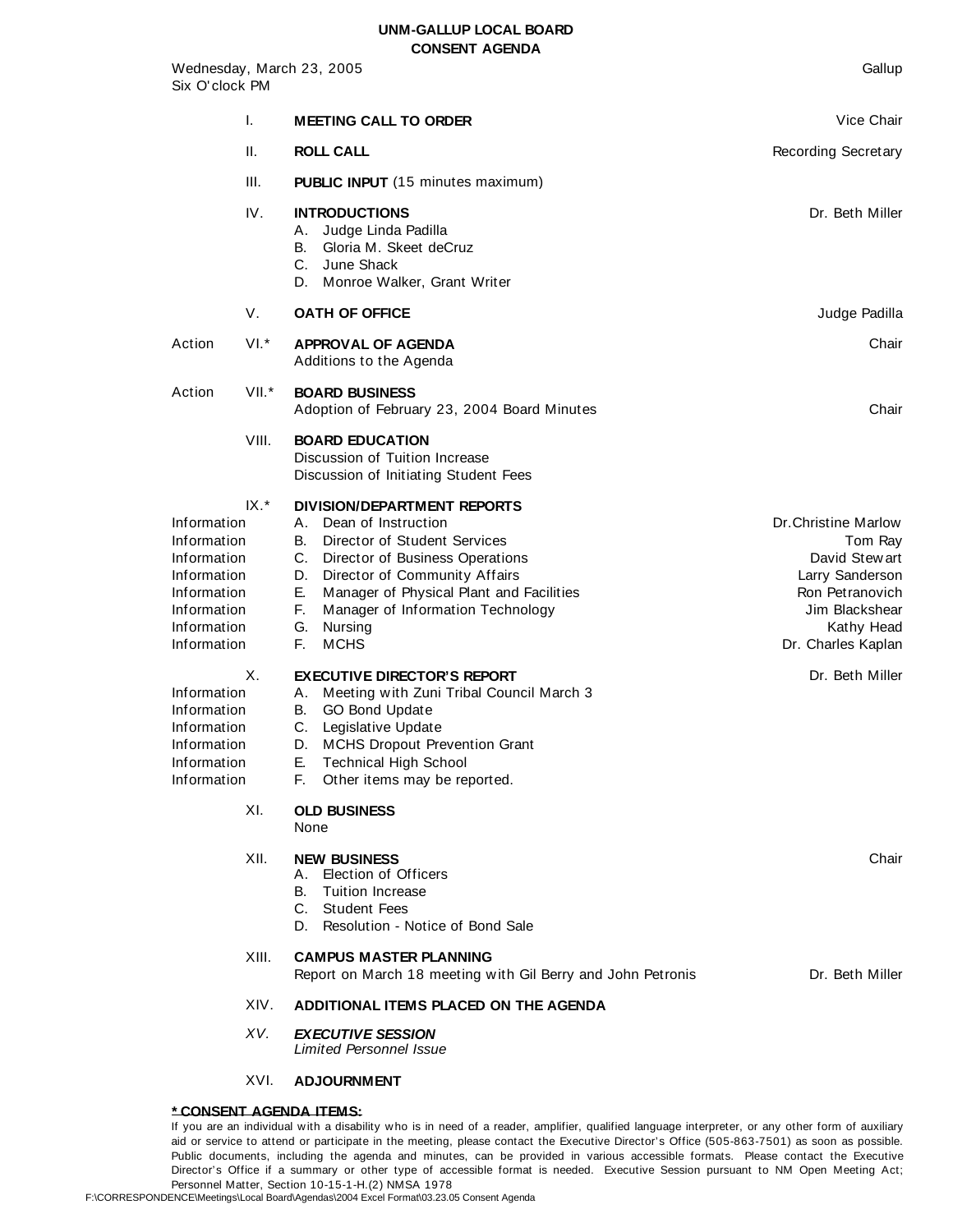| Wednesday, April 27, 2005<br>Six O'clock PM                                                                                                                                                                                                                                    |                                                                                                                                                                                                                                                                                                                                                                                                                                                                                                                                                                                                                                                                                                                                                                                                                                                                                                           | Zuni                                                                                                                                                            |
|--------------------------------------------------------------------------------------------------------------------------------------------------------------------------------------------------------------------------------------------------------------------------------|-----------------------------------------------------------------------------------------------------------------------------------------------------------------------------------------------------------------------------------------------------------------------------------------------------------------------------------------------------------------------------------------------------------------------------------------------------------------------------------------------------------------------------------------------------------------------------------------------------------------------------------------------------------------------------------------------------------------------------------------------------------------------------------------------------------------------------------------------------------------------------------------------------------|-----------------------------------------------------------------------------------------------------------------------------------------------------------------|
| I.                                                                                                                                                                                                                                                                             | <b>MEETING CALL TO ORDER</b>                                                                                                                                                                                                                                                                                                                                                                                                                                                                                                                                                                                                                                                                                                                                                                                                                                                                              | Vice Chair                                                                                                                                                      |
| Ш.                                                                                                                                                                                                                                                                             | <b>ROLL CALL</b>                                                                                                                                                                                                                                                                                                                                                                                                                                                                                                                                                                                                                                                                                                                                                                                                                                                                                          | <b>Recording Secretary</b>                                                                                                                                      |
| III.                                                                                                                                                                                                                                                                           | <b>PUBLIC INPUT</b> (15 minutes maximum)                                                                                                                                                                                                                                                                                                                                                                                                                                                                                                                                                                                                                                                                                                                                                                                                                                                                  |                                                                                                                                                                 |
| IV.                                                                                                                                                                                                                                                                            | <b>INTRODUCTIONS</b><br>A. Dr. Al Clemmons, Sr. VP, George K. Baum<br>Brian Foster, Provost & VP of Academic Affairs<br>В.                                                                                                                                                                                                                                                                                                                                                                                                                                                                                                                                                                                                                                                                                                                                                                                | Dr. Beth Miller                                                                                                                                                 |
| $V.*$<br>Action                                                                                                                                                                                                                                                                | <b>APPROVAL OF AGENDA</b><br>Additions to the Agenda                                                                                                                                                                                                                                                                                                                                                                                                                                                                                                                                                                                                                                                                                                                                                                                                                                                      | Chair                                                                                                                                                           |
| $VI.*$<br>Action                                                                                                                                                                                                                                                               | <b>BOARD BUSINESS</b><br>Adoption of March 23, 2004 Board Minutes                                                                                                                                                                                                                                                                                                                                                                                                                                                                                                                                                                                                                                                                                                                                                                                                                                         | Chair                                                                                                                                                           |
| VII.                                                                                                                                                                                                                                                                           | <b>BOARD EDUCATION</b><br>UNM-G Foundation with possible action next meeting                                                                                                                                                                                                                                                                                                                                                                                                                                                                                                                                                                                                                                                                                                                                                                                                                              | Larry Sanderson                                                                                                                                                 |
| $VIII.*$<br>Information<br>Information<br>Information<br>Information<br>Information<br>Information<br>Information<br>Information<br>IX.<br>Information<br>Information<br>Information<br>Information<br>Information<br>Information<br>Information<br>Information<br>Information | <b>DIVISION/DEPARTMENT REPORTS</b><br>Dean of Instruction<br>А.<br>Director of Student Services<br>В.<br>C.<br>Director of Business Operations<br>Director of Community Affairs<br>D.<br>Manager of Physical Plant and Facilities<br>Е.<br>F.<br>Manager of Information Technology<br>G.<br>Nursing<br>Η.<br><b>MCHS</b><br><b>EXECUTIVE DIRECTOR'S REPORT</b><br>BtO Meeting in Santa Fe on March 29<br>А.<br>Workforce Development SFCC on March 30<br>В.<br>C.<br><b>Quality New Mexico</b><br>Higher Learning Commission in Chicago - AQIP<br>D.<br>Е.<br><b>Regents Meeting</b><br>F.<br>Extended University meeting with Reed Dasenbrock & Branch Directors<br><b>MCHS Dropout Prevention Grant</b><br>G.<br>Η.<br>Technical High School Planning Funds and Capital Funds<br>I.<br>Site Visit by Lumina<br>Site Visit by PED re: Career Tech Programs<br>J.<br>Other Items May Be Reported.<br>K. . | Dr. Christine Marlow<br>Tom Ray<br>David Stewart<br>Larry Sanderson<br>Ron Petranovich<br>Jim Blackshear<br>Kathy Head<br>Dr. Charles Kaplan<br>Dr. Beth Miller |
| Χ.                                                                                                                                                                                                                                                                             | <b>OLD BUSINESS</b><br>None                                                                                                                                                                                                                                                                                                                                                                                                                                                                                                                                                                                                                                                                                                                                                                                                                                                                               |                                                                                                                                                                 |
| XI.<br>Action<br>Action                                                                                                                                                                                                                                                        | <b>NEW BUSINESS</b><br>Resolution - Adopt Notice of Bond Sale<br>Α.<br>2005-2006 Budget - Approval<br>В.<br>C. Discussion on Retreat                                                                                                                                                                                                                                                                                                                                                                                                                                                                                                                                                                                                                                                                                                                                                                      | Chair<br>AI Clemmons<br>David Stewart<br>Dr. Beth Miller                                                                                                        |
| XII.                                                                                                                                                                                                                                                                           | <b>CAMPUS MASTER PLANNING</b><br>Progress on Master Plan                                                                                                                                                                                                                                                                                                                                                                                                                                                                                                                                                                                                                                                                                                                                                                                                                                                  | Dr. Beth Miller                                                                                                                                                 |
| XIII.                                                                                                                                                                                                                                                                          | ADDITIONAL ITEMS PLACED ON THE AGENDA                                                                                                                                                                                                                                                                                                                                                                                                                                                                                                                                                                                                                                                                                                                                                                                                                                                                     |                                                                                                                                                                 |
| XIV.                                                                                                                                                                                                                                                                           | <b>EXECUTIVE SESSION</b><br><b>Limited Personnel Issue</b>                                                                                                                                                                                                                                                                                                                                                                                                                                                                                                                                                                                                                                                                                                                                                                                                                                                |                                                                                                                                                                 |
| XV.                                                                                                                                                                                                                                                                            | <b>ADJOURNMENT</b>                                                                                                                                                                                                                                                                                                                                                                                                                                                                                                                                                                                                                                                                                                                                                                                                                                                                                        |                                                                                                                                                                 |
| * CONSENT AGENDA ITEMS:                                                                                                                                                                                                                                                        |                                                                                                                                                                                                                                                                                                                                                                                                                                                                                                                                                                                                                                                                                                                                                                                                                                                                                                           |                                                                                                                                                                 |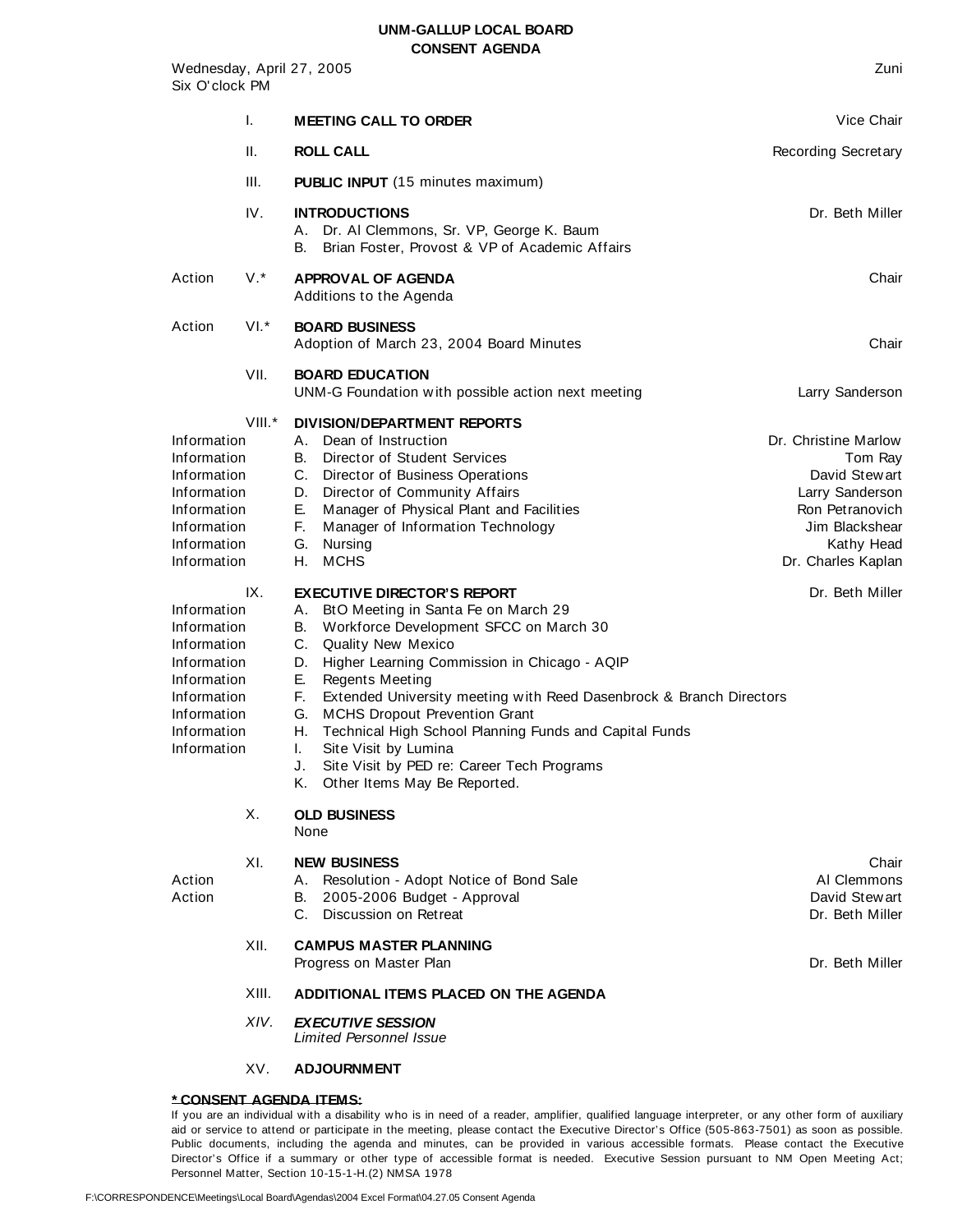|                                                                                                                                                                                                 |                 | UUNJENI AUENDA                                                                                                                                                                                                                                                                                                                                                                                                                                                                                                                                           |                                                                                                                                                                       |
|-------------------------------------------------------------------------------------------------------------------------------------------------------------------------------------------------|-----------------|----------------------------------------------------------------------------------------------------------------------------------------------------------------------------------------------------------------------------------------------------------------------------------------------------------------------------------------------------------------------------------------------------------------------------------------------------------------------------------------------------------------------------------------------------------|-----------------------------------------------------------------------------------------------------------------------------------------------------------------------|
| Thursday, May 12, 2005<br>Four-thirty O'clock PM                                                                                                                                                |                 |                                                                                                                                                                                                                                                                                                                                                                                                                                                                                                                                                          | Gallup High School<br>Room A101                                                                                                                                       |
|                                                                                                                                                                                                 | I.              | <b>MEETING CALL TO ORDER</b>                                                                                                                                                                                                                                                                                                                                                                                                                                                                                                                             | Vice Chair                                                                                                                                                            |
|                                                                                                                                                                                                 | ΙΙ.             | <b>ROLL CALL</b>                                                                                                                                                                                                                                                                                                                                                                                                                                                                                                                                         | <b>Recording Secretary</b>                                                                                                                                            |
|                                                                                                                                                                                                 | III.            | <b>PUBLIC INPUT</b> (15 minutes maximum)                                                                                                                                                                                                                                                                                                                                                                                                                                                                                                                 |                                                                                                                                                                       |
|                                                                                                                                                                                                 | IV.             | <b>INTRODUCTIONS</b>                                                                                                                                                                                                                                                                                                                                                                                                                                                                                                                                     | Dr. Beth Miller                                                                                                                                                       |
| Action                                                                                                                                                                                          | $V.*$           | <b>APPROVAL OF AGENDA</b><br>Additions to the Agenda                                                                                                                                                                                                                                                                                                                                                                                                                                                                                                     | Chair                                                                                                                                                                 |
| Action                                                                                                                                                                                          | $VI.*$          | <b>BOARD BUSINESS</b><br>Adoption of April 27, 2004 Board Minutes                                                                                                                                                                                                                                                                                                                                                                                                                                                                                        | Chair                                                                                                                                                                 |
|                                                                                                                                                                                                 | VII.            | <b>BOARD EDUCATION</b><br>Graduation                                                                                                                                                                                                                                                                                                                                                                                                                                                                                                                     |                                                                                                                                                                       |
| Information<br>Information<br>Information<br>Information<br>Information<br>Information<br>Information<br>Information<br>Information<br>Information<br>Information<br>Information<br>Information | $VIII.*$<br>IX. | DIVISION/DEPARTMENT REPORTS<br>Dean of Instruction<br>А.<br>Director of Student Services<br>В.<br>С.<br>Director of Business Operations<br>Director of Community Affairs<br>D.<br>Manager of Physical Plant and Facilities<br>E.<br>F.<br>Manager of Information Technology<br>G.<br>Nursing<br><b>MCHS</b><br>Н.<br><b>EXECUTIVE DIRECTOR'S REPORT</b><br><b>Regents Meeting</b><br>Α.<br><b>Extended University</b><br>В.<br>C.<br><b>MCHS Dropout Prevention Grant</b><br><b>Technical High School</b><br>D.<br>Е.<br>Ricardo Maestes visit to campus | <b>Dr.Christine Marlow</b><br>Tom Ray<br>David Stewart<br>Larry Sanderson<br>Ron Petranovich<br>Jim Blackshear<br>Kathy Head<br>Dr. Charles Kaplan<br>Dr. Beth Miller |
| Information<br>Information                                                                                                                                                                      |                 | F.<br><b>Building Planning Meetings</b><br>Other items may be reported.<br>G.                                                                                                                                                                                                                                                                                                                                                                                                                                                                            |                                                                                                                                                                       |
|                                                                                                                                                                                                 | Х.              | <b>OLD BUSINESS</b><br>Retreat - July 23 - Location?                                                                                                                                                                                                                                                                                                                                                                                                                                                                                                     | Dr. Beth Miller                                                                                                                                                       |
| Action<br>Action                                                                                                                                                                                | XI.             | <b>NEW BUSINESS</b><br><b>UNM-G Foundation Board</b><br>Α.<br>Reschedule June 22 meeting<br>В.                                                                                                                                                                                                                                                                                                                                                                                                                                                           | Chair<br>Larry Sanderson<br>Dr. Miller                                                                                                                                |
|                                                                                                                                                                                                 | XII.            | <b>CAMPUS MASTER PLANNING</b>                                                                                                                                                                                                                                                                                                                                                                                                                                                                                                                            | Dr. Beth Miller                                                                                                                                                       |
|                                                                                                                                                                                                 | XIII.           | ADDITIONAL ITEMS PLACED ON THE AGENDA                                                                                                                                                                                                                                                                                                                                                                                                                                                                                                                    |                                                                                                                                                                       |
|                                                                                                                                                                                                 | XIV.            | <b>EXECUTIVE SESSION</b>                                                                                                                                                                                                                                                                                                                                                                                                                                                                                                                                 |                                                                                                                                                                       |

*Limited Personnel Issue*

XV. **ADJOURNMENT**

#### **\* CONSENT AGENDA ITEMS:**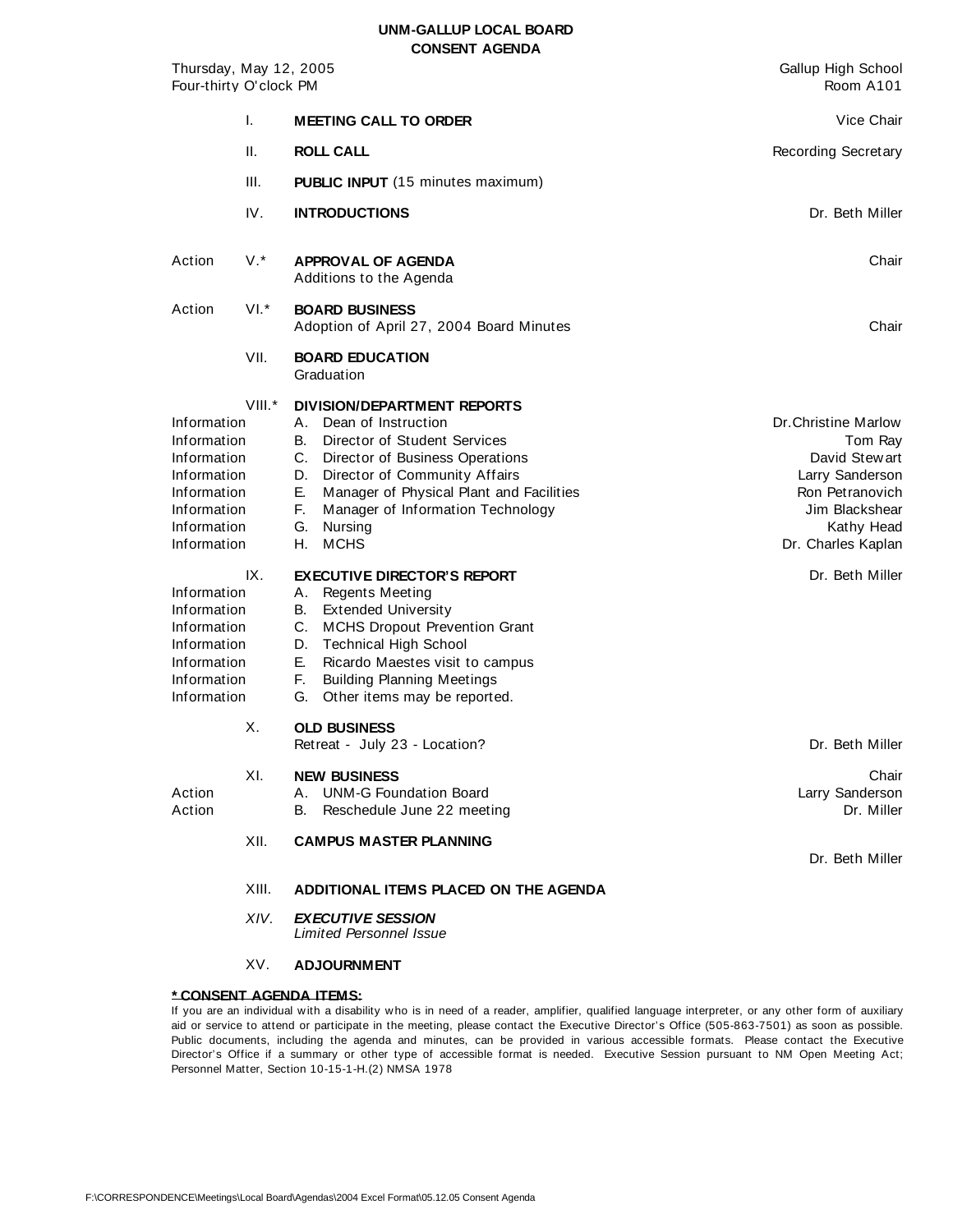| Thursday, May 26, 2005<br>Six O'clock PM |       |                                                                                                                                                                                                                       | Gallup                     |
|------------------------------------------|-------|-----------------------------------------------------------------------------------------------------------------------------------------------------------------------------------------------------------------------|----------------------------|
|                                          | Τ.    | <b>MEETING CALL TO ORDER</b>                                                                                                                                                                                          | Chair                      |
|                                          | II.   | <b>ROLL CALL</b>                                                                                                                                                                                                      | <b>Recording Secretary</b> |
|                                          | III.  | <b>PUBLIC INPUT</b> (15 minutes maximum)                                                                                                                                                                              |                            |
|                                          | IV.   | <b>INTRODUCTIONS</b><br>Dr. Reed Dasenbrock, Acting Provost, Academic Affairs<br>Α.<br>Dr. Richard Holder, Deputy Provost, Academic Affairs<br>В.<br>C. Dr. Al Clemmons, Sr. Vice President, George K. Baum & Company | Dr. Beth Miller            |
| Action                                   | $V.*$ | <b>APPROVAL OF AGENDA</b><br>Additions to the Agenda                                                                                                                                                                  | Chair                      |
| Action                                   | VI.   | <b>NEW BUSINESS</b><br>Approval of Bond Sale                                                                                                                                                                          | Chair<br>Dr. AI Clemmons   |
|                                          | VII.  | ADDITIONAL ITEMS PLACED ON THE AGENDA                                                                                                                                                                                 |                            |
|                                          | VIII. | <b>EXECUTIVE SESSION</b><br><b>Limited Personnel Issue</b>                                                                                                                                                            |                            |

IX. **ADJOURNMENT**

#### **\* CONSENT AGENDA ITEMS:**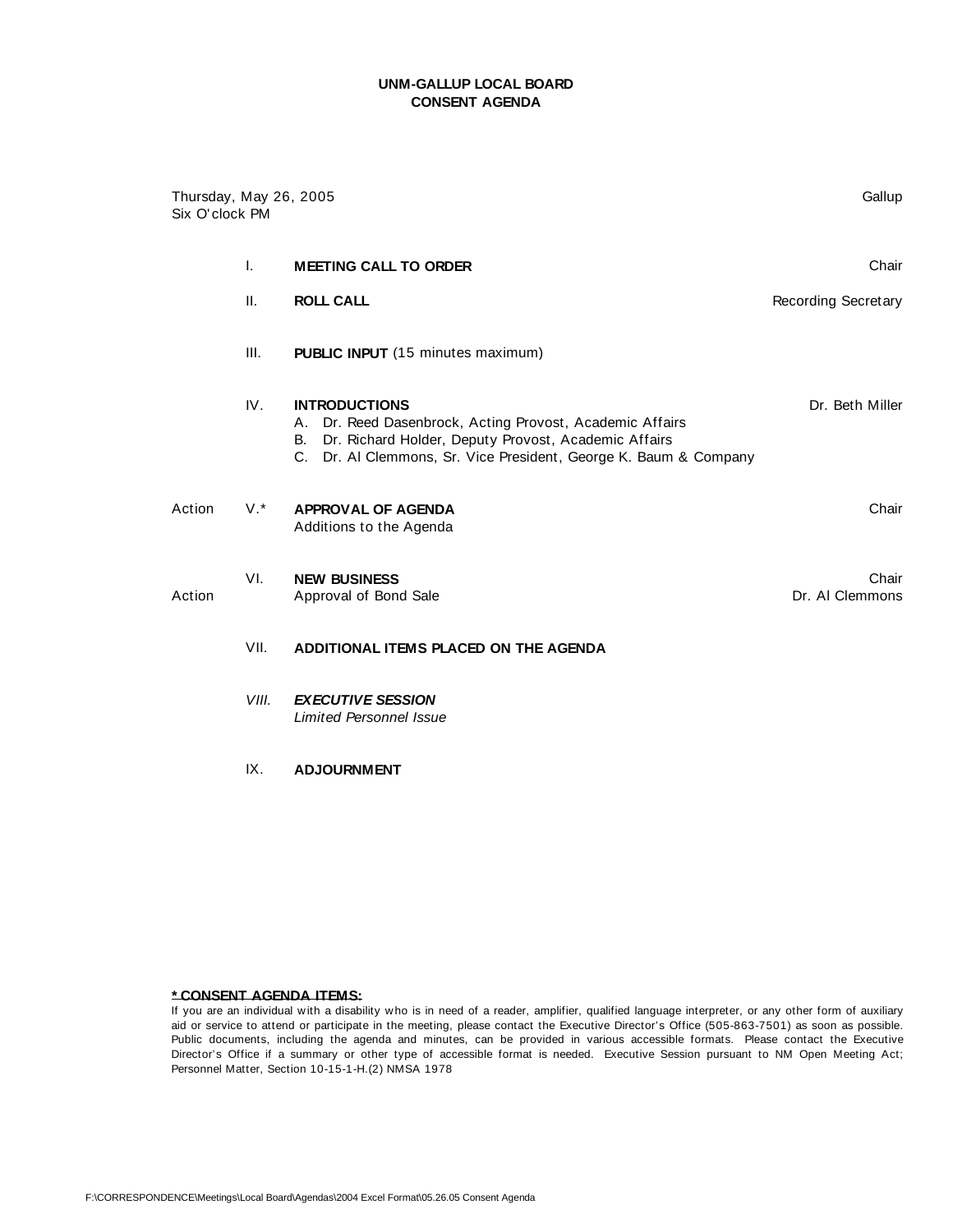|                                                                                                                                     |                 | <b>CONSENT AGENDA</b>                                                                                                                                                                                                                                                                                                                                                             |                                                                                                                                                                 |
|-------------------------------------------------------------------------------------------------------------------------------------|-----------------|-----------------------------------------------------------------------------------------------------------------------------------------------------------------------------------------------------------------------------------------------------------------------------------------------------------------------------------------------------------------------------------|-----------------------------------------------------------------------------------------------------------------------------------------------------------------|
| Six O'clock PM                                                                                                                      |                 | Wednesday, June 29, 2005                                                                                                                                                                                                                                                                                                                                                          | Zuni                                                                                                                                                            |
|                                                                                                                                     | Τ.              | <b>MEETING CALL TO ORDER</b>                                                                                                                                                                                                                                                                                                                                                      | Vice Chair                                                                                                                                                      |
|                                                                                                                                     | Ш.              | <b>ROLL CALL</b>                                                                                                                                                                                                                                                                                                                                                                  | <b>Recording Secretary</b>                                                                                                                                      |
|                                                                                                                                     | III.            | <b>PUBLIC INPUT</b> (15 minutes maximum)                                                                                                                                                                                                                                                                                                                                          |                                                                                                                                                                 |
|                                                                                                                                     | IV.             | <b>INTRODUCTIONS</b>                                                                                                                                                                                                                                                                                                                                                              | Dr. Beth Miller                                                                                                                                                 |
| Action                                                                                                                              | $V.*$           | <b>APPROVAL OF AGENDA</b><br>Additions to the Agenda                                                                                                                                                                                                                                                                                                                              | Chair                                                                                                                                                           |
| Action                                                                                                                              | $VI.*$          | <b>BOARD BUSINESS</b><br>Adoption of May 12, 2005 Board Minutes<br>Α.<br>Adoption of May 26, 2005 Board Minutes<br>В.                                                                                                                                                                                                                                                             | Chair                                                                                                                                                           |
|                                                                                                                                     | VII.            | <b>BOARD EDUCATION</b><br>Update - Grants                                                                                                                                                                                                                                                                                                                                         |                                                                                                                                                                 |
| Information<br>Information<br>Information<br>Information<br>Information<br>Information<br>Information<br>Information<br>Information | $VIII.*$<br>IX. | DIVISION/DEPARTMENT REPORTS<br>Dean of Instruction<br>Α.<br>В.<br>Director of Student Services<br>C.<br>Director of Business Operations<br>Director of Community Affairs<br>D.<br>Е.<br>Manager of Physical Plant and Facilities<br>F.<br>Manager of Information Technology<br>G.<br>Nursing<br><b>MCHS</b><br>Н.<br><b>EXECUTIVE DIRECTOR'S REPORT</b><br>A. Extended University | Dr. Christine Marlow<br>Tom Ray<br>David Stewart<br>Larry Sanderson<br>Ron Petranovich<br>Jim Blackshear<br>Kathy Head<br>Dr. Charles Kaplan<br>Dr. Beth Miller |
| Information<br>Information<br>Information<br>Information<br>Information                                                             |                 | <b>MCHS Dropout Prevention Grant</b><br>В.<br>Area Regional Technical Network<br>C.<br>Zuni Open House<br>D.<br>Provost Visit<br>Е.<br>F.<br>Other items may be reported.                                                                                                                                                                                                         |                                                                                                                                                                 |
|                                                                                                                                     | Χ.              | <b>OLD BUSINESS</b><br>Retreat - July 23 - Red Mesa Center                                                                                                                                                                                                                                                                                                                        | Dr. Beth Miller                                                                                                                                                 |
| Action                                                                                                                              | XI.             | <b>NEW BUSINESS</b><br><b>MCHS Budget</b><br>А.                                                                                                                                                                                                                                                                                                                                   | Chair<br>Dr. Charles Kaplan                                                                                                                                     |
|                                                                                                                                     | XII.            | <b>CAMPUS MASTER PLANNING</b><br>Update Status                                                                                                                                                                                                                                                                                                                                    | Dr. Beth Miller                                                                                                                                                 |
|                                                                                                                                     | XIII.           | ADDITIONAL ITEMS PLACED ON THE AGENDA                                                                                                                                                                                                                                                                                                                                             |                                                                                                                                                                 |

- *XIV. EXECUTIVE SESSION Limited Personnel Issue*
- XV. **ADJOURNMENT**

### **\* CONSENT AGENDA ITEMS:**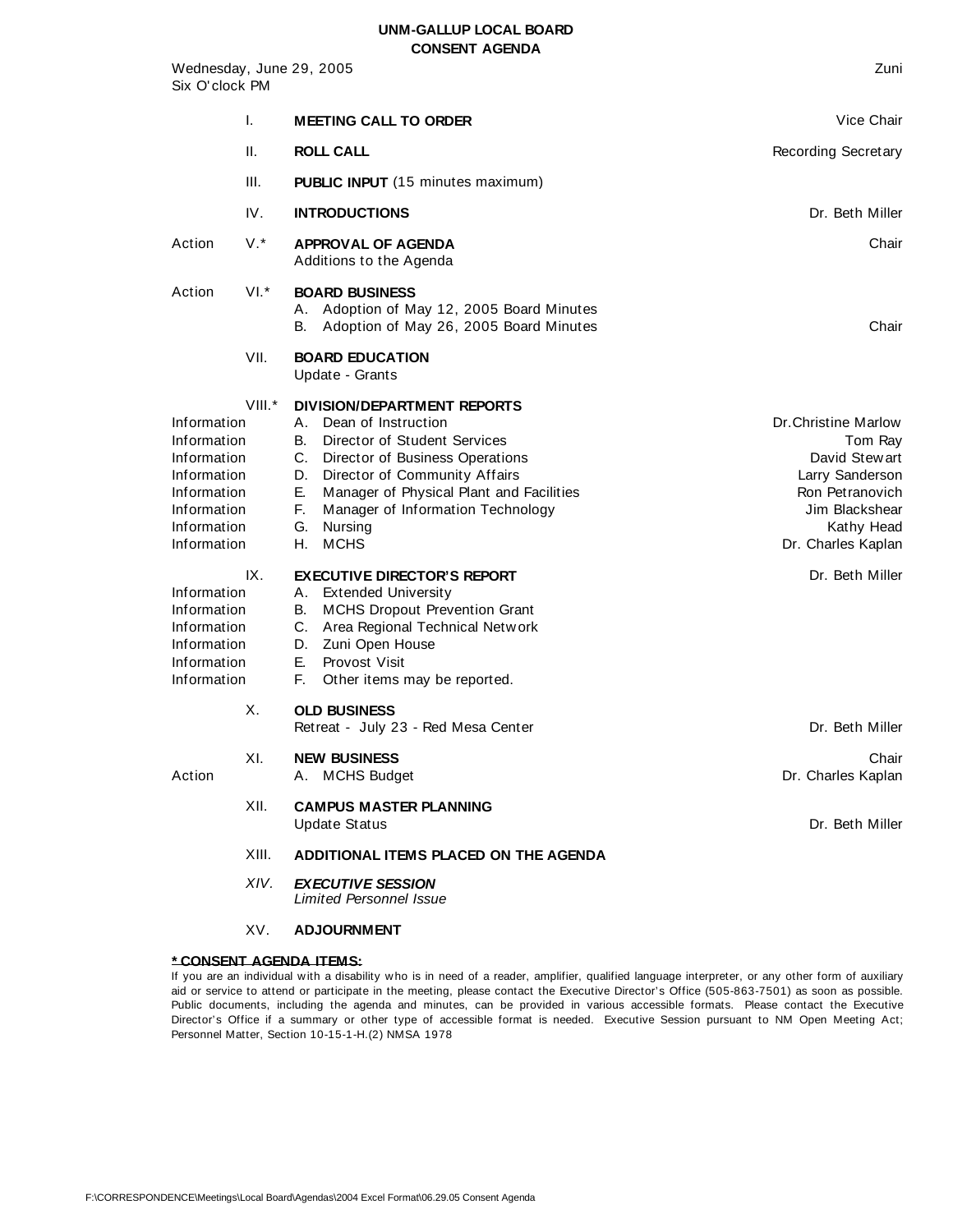| Five O'clock PM |       | Thursday, August 4, 2005                                                      | Zuni                       |
|-----------------|-------|-------------------------------------------------------------------------------|----------------------------|
|                 | ı.    | <b>MEETING CALL TO ORDER</b>                                                  | Vice Chair                 |
|                 | Ш.    | <b>ROLL CALL</b>                                                              | <b>Recording Secretary</b> |
|                 | III.  | <b>PUBLIC INPUT</b> (15 minutes maximum)                                      |                            |
|                 | IV.   | <b>INTRODUCTIONS</b>                                                          | Dr. Beth Miller            |
| Action          | $V.*$ | <b>APPROVAL OF AGENDA</b><br>Additions to the Agenda                          | Chair                      |
| Action          | VI.   | <b>NEW BUSINESS</b><br>Confirm Architect for Health Careers Phase II Building | Chair<br>Dr. Beth Miller   |
|                 | VII.  | ADDITIONAL ITEMS PLACED ON THE AGENDA                                         |                            |

## VIII. **ADJOURNMENT**

#### **\* CONSENT AGENDA ITEMS:**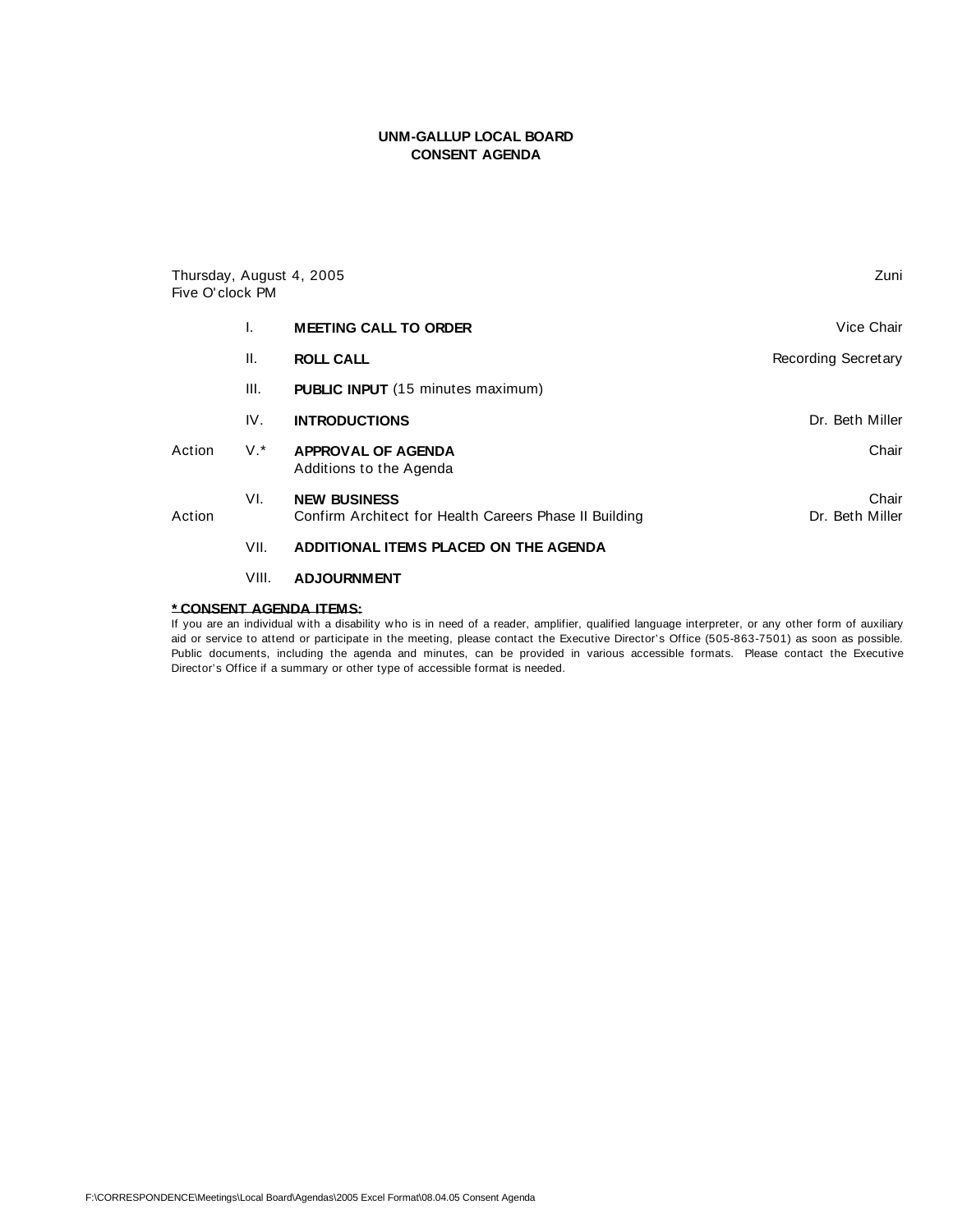|                                                                                                                                              | <b>CONSENT AGENDA</b>                                                                                                                                                                                                                                                                                                                                                                                                                                                                                                                                                                                                                                                                   |                                                                                                                                              |
|----------------------------------------------------------------------------------------------------------------------------------------------|-----------------------------------------------------------------------------------------------------------------------------------------------------------------------------------------------------------------------------------------------------------------------------------------------------------------------------------------------------------------------------------------------------------------------------------------------------------------------------------------------------------------------------------------------------------------------------------------------------------------------------------------------------------------------------------------|----------------------------------------------------------------------------------------------------------------------------------------------|
| Wednesday, August 24, 2005<br>Six O'clock PM                                                                                                 |                                                                                                                                                                                                                                                                                                                                                                                                                                                                                                                                                                                                                                                                                         | Gallup                                                                                                                                       |
| I.                                                                                                                                           | <b>MEETING CALL TO ORDER</b>                                                                                                                                                                                                                                                                                                                                                                                                                                                                                                                                                                                                                                                            | Chair                                                                                                                                        |
| Ш.                                                                                                                                           | ROLL CALL                                                                                                                                                                                                                                                                                                                                                                                                                                                                                                                                                                                                                                                                               | <b>Recording Secretary</b>                                                                                                                   |
| III.                                                                                                                                         | <b>PUBLIC INPUT</b> (15 minutes maximum)                                                                                                                                                                                                                                                                                                                                                                                                                                                                                                                                                                                                                                                |                                                                                                                                              |
| IV.                                                                                                                                          | <b>INTRODUCTIONS</b>                                                                                                                                                                                                                                                                                                                                                                                                                                                                                                                                                                                                                                                                    | Dr. Beth Miller                                                                                                                              |
| $V.*$<br>Action                                                                                                                              | <b>APPROVAL OF AGENDA</b><br>Additions to the Agenda                                                                                                                                                                                                                                                                                                                                                                                                                                                                                                                                                                                                                                    | Chair                                                                                                                                        |
| $VI.*$<br>Action                                                                                                                             | <b>BOARD BUSINESS</b><br>Adoption of June 29, 2005 Board Minutes<br>Α.<br>Adoption of August 4, 2005 Board Minutes<br>В.                                                                                                                                                                                                                                                                                                                                                                                                                                                                                                                                                                | Chair                                                                                                                                        |
| VII.                                                                                                                                         | <b>BOARD EDUCATION</b><br>Review of Master Plan                                                                                                                                                                                                                                                                                                                                                                                                                                                                                                                                                                                                                                         | John Petronis                                                                                                                                |
| $VIII.*$<br>Information<br>Information<br>Information<br>Information<br>Information<br>Information<br>Information<br>Information             | DIVISION/DEPARTMENT REPORTS<br>Dean of Instruction<br>А.<br>Director of Student Services<br>В.<br>C.<br>Director of Business Operations<br>D.<br>Director of Community Affairs<br>Manager of Physical Plant and Facilities<br>Е.<br>F.<br>Manager of Information Technology<br>G.<br>Nursing<br>Η.<br><b>MCHS</b>                                                                                                                                                                                                                                                                                                                                                                       | Dr. Christine Marlow<br>Tom Ray<br>David Stewart<br>Larry Sanderson<br>Ron Petranovich<br>Jim Blackshear<br>Kathy Head<br>Dr. Charles Kaplan |
| VIII.<br>Information<br>Information<br>Information<br>Information<br>Information<br>Information<br>Information<br>Information<br>Information | <b>EXECUTIVE DIRECTOR'S REPORT</b><br><b>Extended University</b><br>Α.<br>В.<br><b>MCHS Dropout Prevention Grant</b><br>C.<br>Advanced Technologies Regional Network<br>Regents Meeting<br>D.<br>Director Candidate Interviews - Business Operations & Student Services<br>Е.<br>Chapter House Initiative<br>F.<br>G.<br>New Construction Update<br>Road<br>i.<br>ii.<br>Parking<br><b>Health Careers</b><br>iii.<br>iv. North Campus<br>Student Life Building<br>ν.<br>vi. Technical Classroom Building<br>ACCT Conference September 7 - 10 Seattle, WA<br>Η.<br>YCC - Youth Conservation Corps<br>I.<br>J.<br>Board Retreat Notes and Follow Up<br>Other items may be reported.<br>Κ. | Dr. Beth Miller                                                                                                                              |
| IX.                                                                                                                                          | <b>OLD BUSINESS</b><br>None                                                                                                                                                                                                                                                                                                                                                                                                                                                                                                                                                                                                                                                             |                                                                                                                                              |
| Χ.<br>Action                                                                                                                                 | <b>NEW BUSINESS</b><br><b>CCTE Program Update</b><br>Α.<br>Open Meetings Resolution<br>В.<br>C.<br>Needs Assessment for UNM Capital Campaign                                                                                                                                                                                                                                                                                                                                                                                                                                                                                                                                            | Chair<br><b>Bobbie Stauder</b><br>Chair<br>Larry Sanderson                                                                                   |
| XI.                                                                                                                                          | ADDITIONAL ITEMS PLACED ON THE AGENDA                                                                                                                                                                                                                                                                                                                                                                                                                                                                                                                                                                                                                                                   |                                                                                                                                              |

- 
- XII. **ADJOURNMENT**

#### **\* CONSENT AGENDA ITEMS:**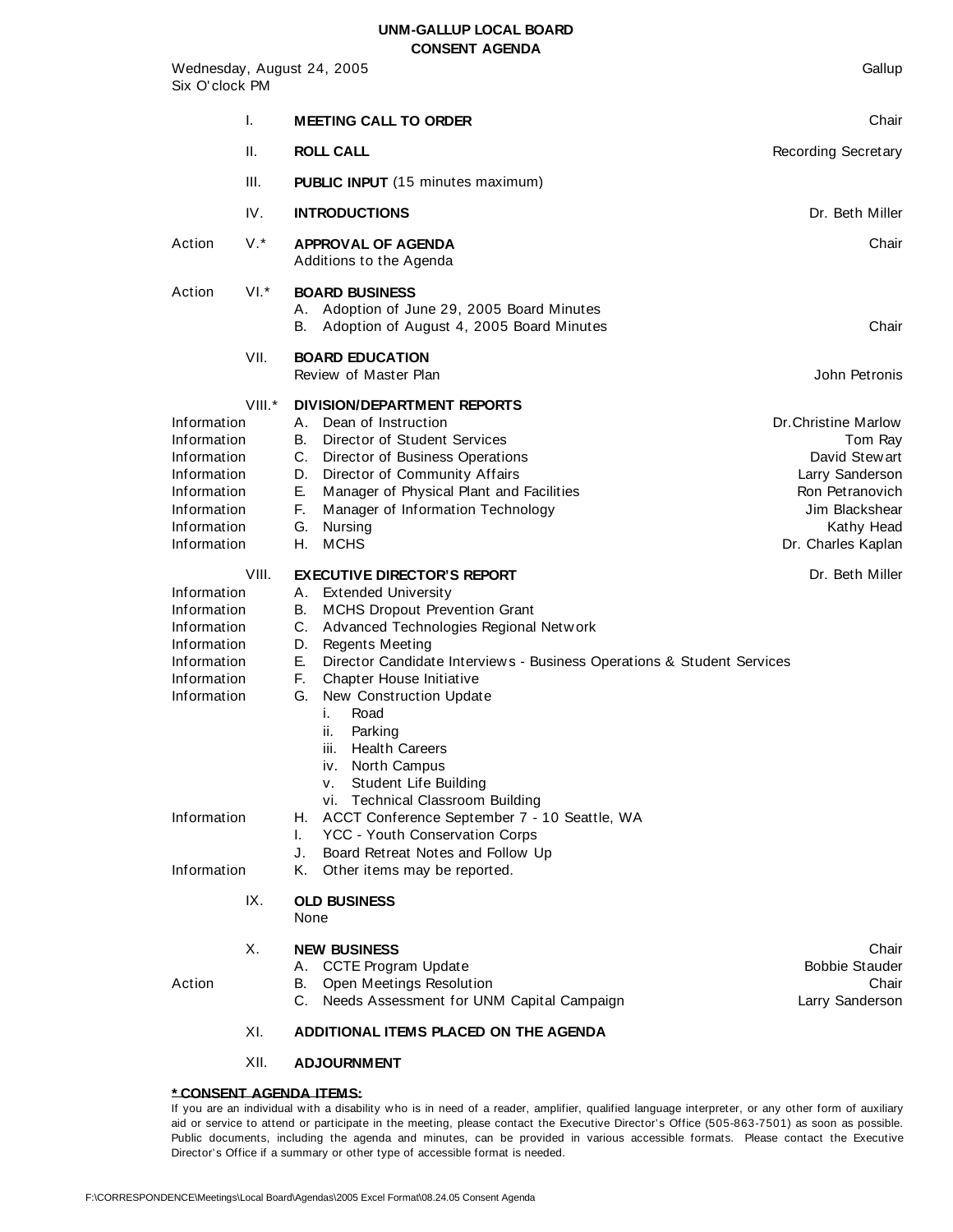# **UNM-GALLUP LOCAL BOARD**

| <b>CONSENT AGENDA</b>                                                                                                                                                                                                                                                                                                                                                               |                   |                                                                                                                                                                                                                                                                                                                                                                                                                                                                                                                                                                                                                                                                                                                                                                                                                                                                                                                                                                                                                                                                                                                                                            |                                                                                                                                                                     |
|-------------------------------------------------------------------------------------------------------------------------------------------------------------------------------------------------------------------------------------------------------------------------------------------------------------------------------------------------------------------------------------|-------------------|------------------------------------------------------------------------------------------------------------------------------------------------------------------------------------------------------------------------------------------------------------------------------------------------------------------------------------------------------------------------------------------------------------------------------------------------------------------------------------------------------------------------------------------------------------------------------------------------------------------------------------------------------------------------------------------------------------------------------------------------------------------------------------------------------------------------------------------------------------------------------------------------------------------------------------------------------------------------------------------------------------------------------------------------------------------------------------------------------------------------------------------------------------|---------------------------------------------------------------------------------------------------------------------------------------------------------------------|
| Six O'clock PM                                                                                                                                                                                                                                                                                                                                                                      |                   | Tuesday, September 27, 2005                                                                                                                                                                                                                                                                                                                                                                                                                                                                                                                                                                                                                                                                                                                                                                                                                                                                                                                                                                                                                                                                                                                                | Zuni                                                                                                                                                                |
|                                                                                                                                                                                                                                                                                                                                                                                     | Ι.                | <b>MEETING CALL TO ORDER</b>                                                                                                                                                                                                                                                                                                                                                                                                                                                                                                                                                                                                                                                                                                                                                                                                                                                                                                                                                                                                                                                                                                                               | Chair                                                                                                                                                               |
|                                                                                                                                                                                                                                                                                                                                                                                     | Ш.                | <b>ROLL CALL</b>                                                                                                                                                                                                                                                                                                                                                                                                                                                                                                                                                                                                                                                                                                                                                                                                                                                                                                                                                                                                                                                                                                                                           | <b>Recording Secretary</b>                                                                                                                                          |
|                                                                                                                                                                                                                                                                                                                                                                                     | III.              | <b>PUBLIC INPUT</b> (15 minutes maximum)                                                                                                                                                                                                                                                                                                                                                                                                                                                                                                                                                                                                                                                                                                                                                                                                                                                                                                                                                                                                                                                                                                                   |                                                                                                                                                                     |
|                                                                                                                                                                                                                                                                                                                                                                                     | IV.               | <b>INTRODUCTIONS</b><br>Clint Ewell, Director Business Operations                                                                                                                                                                                                                                                                                                                                                                                                                                                                                                                                                                                                                                                                                                                                                                                                                                                                                                                                                                                                                                                                                          | Dr. Beth Miller                                                                                                                                                     |
| Action                                                                                                                                                                                                                                                                                                                                                                              | $V.*$             | <b>APPROVAL OF AGENDA</b><br>Additions to the Agenda                                                                                                                                                                                                                                                                                                                                                                                                                                                                                                                                                                                                                                                                                                                                                                                                                                                                                                                                                                                                                                                                                                       | Chair                                                                                                                                                               |
| Action                                                                                                                                                                                                                                                                                                                                                                              | $VI.*$            | <b>BOARD BUSINESS</b><br>Adoption of August 24, 2005 Board Minutes                                                                                                                                                                                                                                                                                                                                                                                                                                                                                                                                                                                                                                                                                                                                                                                                                                                                                                                                                                                                                                                                                         | Chair                                                                                                                                                               |
|                                                                                                                                                                                                                                                                                                                                                                                     | VII.              | <b>BOARD EDUCATION</b><br>Topic from ACCT: Economic Development in our Region                                                                                                                                                                                                                                                                                                                                                                                                                                                                                                                                                                                                                                                                                                                                                                                                                                                                                                                                                                                                                                                                              | <b>Brett Newberry</b>                                                                                                                                               |
| Information<br>Information<br>Information<br>Information<br>Information<br>Information<br>Information<br>Information<br>Information<br>Information<br>Information<br>Information<br>Information<br>Information<br>Information<br>Information<br>Information<br>Information<br>Information<br>Information<br>Information<br>Information<br>Information<br>Information<br>Information | $VIII.*$<br>VIII. | DIVISION/DEPARTMENT REPORTS<br>Dean of Instruction<br>А.<br>Director of Student Services<br>В.<br>C.<br>Director of Business Operations<br>Director of Community Affairs<br>D.<br>Е.<br>Manager of Physical Plant and Facilities<br>F.<br>Manager of Information Technology<br>G.<br>Nursing<br><b>MCHS</b><br>Н.<br><b>EXECUTIVE DIRECTOR'S REPORT</b><br>Extended University - Branch Retreat in Taos September 30<br>А.<br>В.<br>MAEC - ATRN Advanced Technologies Regional Network<br>C.<br>RCCA Conference Report<br>UNM-Los Alamos 25th Anniversary<br>D.<br>Е.<br>September 27 - HED Legislative Hearing on Capital Projects Presentation<br>@ UNM / Technical Classroom Bldg<br>October 13 - C.R.E.A.T.E. Expo @ UNMG<br>F.<br>G.<br>New Construction Update<br>Road<br>i.<br>ii.<br>Parking<br><b>Health Careers</b><br>iii.<br>North Campus<br>iv.<br>Student Life Building<br>ν.<br>October 12 - CCTE Executive Committee Meeting with Principals (tentative)<br>Н.<br>February 5 - 8 - ACCT National Legislative Summitt 2006, Washington DC<br>L.<br><b>RUS Grants</b><br>J.<br>Κ.<br>Development Board<br>Other items may be reported.<br>L. | <b>Dr.Christine Marlow</b><br>Tom Ray<br>Clint Ewell<br>Larry Sanderson<br>Ron Petranovich<br>Jim Blackshear<br>Kathy Head<br>Dr. Charles Kaplan<br>Dr. Beth Miller |
| Information                                                                                                                                                                                                                                                                                                                                                                         | IX.               | <b>OLD BUSINESS</b><br>Operating Agreement - comparison                                                                                                                                                                                                                                                                                                                                                                                                                                                                                                                                                                                                                                                                                                                                                                                                                                                                                                                                                                                                                                                                                                    | Dr. Beth Miller                                                                                                                                                     |
|                                                                                                                                                                                                                                                                                                                                                                                     | Х.                | <b>NEW BUSINESS</b><br>None                                                                                                                                                                                                                                                                                                                                                                                                                                                                                                                                                                                                                                                                                                                                                                                                                                                                                                                                                                                                                                                                                                                                |                                                                                                                                                                     |
|                                                                                                                                                                                                                                                                                                                                                                                     | XI.               | ADDITIONAL ITEMS PLACED ON THE AGENDA                                                                                                                                                                                                                                                                                                                                                                                                                                                                                                                                                                                                                                                                                                                                                                                                                                                                                                                                                                                                                                                                                                                      |                                                                                                                                                                     |
| Information                                                                                                                                                                                                                                                                                                                                                                         | XII.              | <b>CAMPUS MASTER PLANNING</b><br>ARC Workshop "Concepts" Oct 7                                                                                                                                                                                                                                                                                                                                                                                                                                                                                                                                                                                                                                                                                                                                                                                                                                                                                                                                                                                                                                                                                             | Dr. Beth Miller                                                                                                                                                     |
|                                                                                                                                                                                                                                                                                                                                                                                     | XIII.             | <b>EXECUTIVE SESSION</b><br><b>Limited Personnel Issue</b>                                                                                                                                                                                                                                                                                                                                                                                                                                                                                                                                                                                                                                                                                                                                                                                                                                                                                                                                                                                                                                                                                                 |                                                                                                                                                                     |
|                                                                                                                                                                                                                                                                                                                                                                                     | XIV.              | <b>ADJOURNMENT</b>                                                                                                                                                                                                                                                                                                                                                                                                                                                                                                                                                                                                                                                                                                                                                                                                                                                                                                                                                                                                                                                                                                                                         |                                                                                                                                                                     |
|                                                                                                                                                                                                                                                                                                                                                                                     |                   | * CONSENT AGENDA ITEMS:                                                                                                                                                                                                                                                                                                                                                                                                                                                                                                                                                                                                                                                                                                                                                                                                                                                                                                                                                                                                                                                                                                                                    |                                                                                                                                                                     |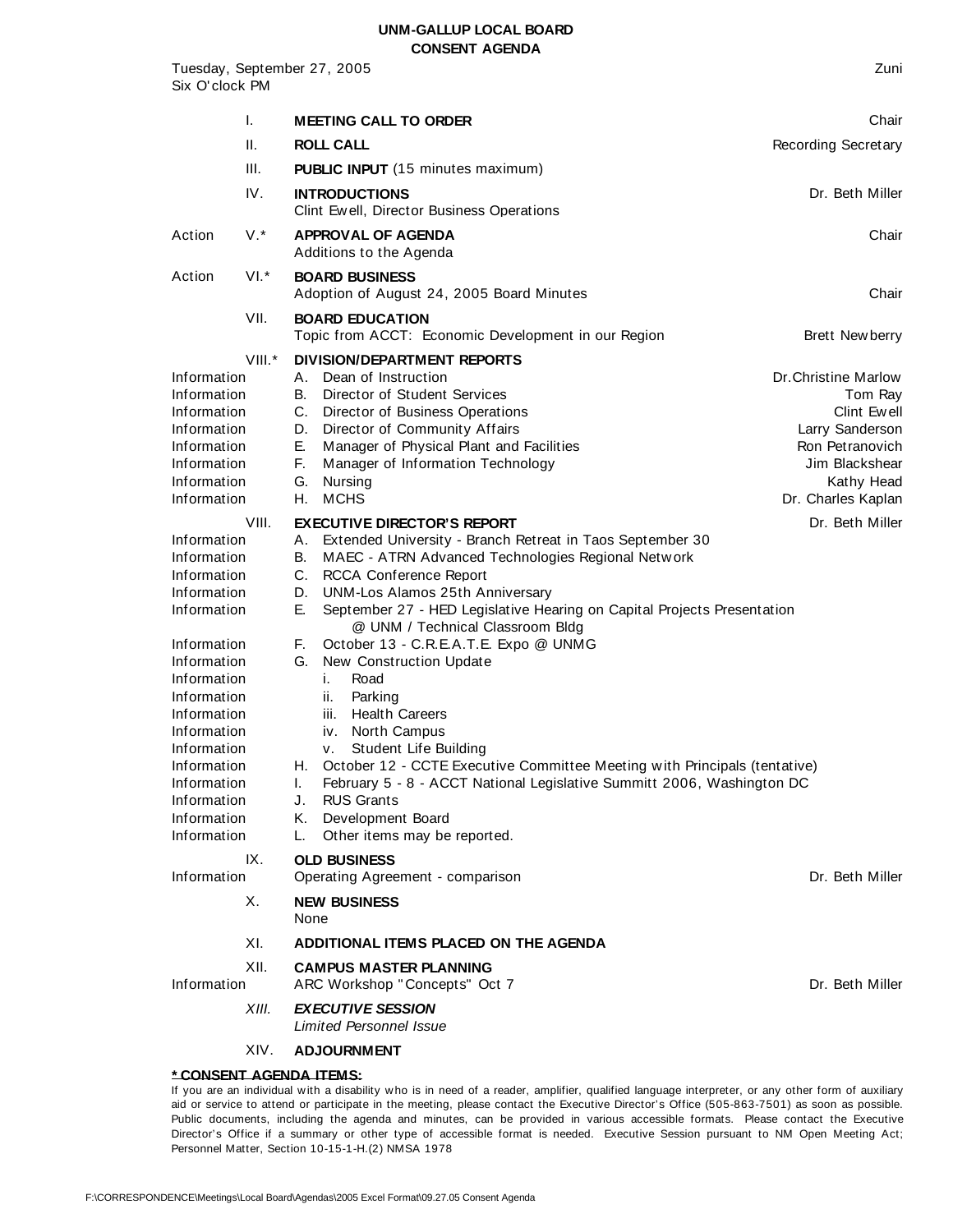| Six O'clock PM                                                                                                                                                                                                                                                                                                                                                                                     |                   | Wednesday, October 26, 2005                                                                                                                                                                                                                                                                                                                                                                                                                                                                                                                                                                                                                                                                                                                                                                                                                                                                                                                                                                                                                                                                                                                                                                               | Gallup                                                                                                                                                                              |
|----------------------------------------------------------------------------------------------------------------------------------------------------------------------------------------------------------------------------------------------------------------------------------------------------------------------------------------------------------------------------------------------------|-------------------|-----------------------------------------------------------------------------------------------------------------------------------------------------------------------------------------------------------------------------------------------------------------------------------------------------------------------------------------------------------------------------------------------------------------------------------------------------------------------------------------------------------------------------------------------------------------------------------------------------------------------------------------------------------------------------------------------------------------------------------------------------------------------------------------------------------------------------------------------------------------------------------------------------------------------------------------------------------------------------------------------------------------------------------------------------------------------------------------------------------------------------------------------------------------------------------------------------------|-------------------------------------------------------------------------------------------------------------------------------------------------------------------------------------|
|                                                                                                                                                                                                                                                                                                                                                                                                    | ı.                | <b>MEETING CALL TO ORDER</b>                                                                                                                                                                                                                                                                                                                                                                                                                                                                                                                                                                                                                                                                                                                                                                                                                                                                                                                                                                                                                                                                                                                                                                              | Chair                                                                                                                                                                               |
|                                                                                                                                                                                                                                                                                                                                                                                                    | Ш.                | <b>ROLL CALL</b>                                                                                                                                                                                                                                                                                                                                                                                                                                                                                                                                                                                                                                                                                                                                                                                                                                                                                                                                                                                                                                                                                                                                                                                          | <b>Recording Secretary</b>                                                                                                                                                          |
|                                                                                                                                                                                                                                                                                                                                                                                                    | III.              | <b>PUBLIC INPUT</b> (15 minutes maximum)                                                                                                                                                                                                                                                                                                                                                                                                                                                                                                                                                                                                                                                                                                                                                                                                                                                                                                                                                                                                                                                                                                                                                                  |                                                                                                                                                                                     |
|                                                                                                                                                                                                                                                                                                                                                                                                    | IV.               | <b>INTRODUCTIONS</b><br>None                                                                                                                                                                                                                                                                                                                                                                                                                                                                                                                                                                                                                                                                                                                                                                                                                                                                                                                                                                                                                                                                                                                                                                              | Dr. Beth Miller                                                                                                                                                                     |
| Action                                                                                                                                                                                                                                                                                                                                                                                             | $V.*$             | <b>APPROVAL OF AGENDA</b><br>Additions to the Agenda                                                                                                                                                                                                                                                                                                                                                                                                                                                                                                                                                                                                                                                                                                                                                                                                                                                                                                                                                                                                                                                                                                                                                      | Chair                                                                                                                                                                               |
| Action                                                                                                                                                                                                                                                                                                                                                                                             | $VI.*$            | <b>BOARD BUSINESS</b><br>Adoption of September 27, 2005 Board Minutes                                                                                                                                                                                                                                                                                                                                                                                                                                                                                                                                                                                                                                                                                                                                                                                                                                                                                                                                                                                                                                                                                                                                     | Chair                                                                                                                                                                               |
|                                                                                                                                                                                                                                                                                                                                                                                                    | VII.              | <b>BOARD EDUCATION</b><br>Topic from ACCT: Board Ethics                                                                                                                                                                                                                                                                                                                                                                                                                                                                                                                                                                                                                                                                                                                                                                                                                                                                                                                                                                                                                                                                                                                                                   | Theresa Dowling                                                                                                                                                                     |
| Information<br>Information<br>Information<br>Information<br>Information<br>Information<br>Information<br>Information<br>Information<br>Information<br>Information<br>Information<br>Information<br>Information<br>Information<br>Information<br>Information<br>Information<br>Information<br>Information<br>Information<br>Information<br>Information<br>Information<br>Information<br>Information | $VIII.*$<br>VIII. | DIVISION/DEPARTMENT REPORTS<br>Dean of Instruction<br>А.<br>Director of Student Services<br>В.<br>C.<br>Director of Business Operations<br>Director of Community Affairs<br>D.<br>Е.<br>Manager of Physical Plant and Facilities<br>F.<br>Manager of Information Technology<br>G.<br>Nursing<br>Η.<br>MCHS/ CCTE<br><b>EXECUTIVE DIRECTOR'S REPORT</b><br>Report on Branch Retreat - Extended University<br>Α.<br>MAEC - ATRN Advanced Technologies Regional Network<br>В.<br>C.<br>Community Forum Update (tentative 11.17.05 at 6-8 pm)<br>Report on C.R.E.A.T.E. Expo<br>D.<br>Е.<br>New Construction Update<br>Road<br>i.<br>ii.<br><b>Health Careers</b><br>North Campus<br>iii.<br>iv. Student Life Building<br>Incident on October 6<br>E.<br>G.<br>CCTE Executive Committee Meeting with Principals Update<br>Н.<br>Ambassador's Lunch - November 1<br>Ι.<br>UNM-G Development Board Organizational Meeting - November 1<br>Enrollment Strategy Update<br>J.<br>Report on Meeting with Senator Pinto & Representative Lundstrom<br>K.<br>RUPRI - Memphis, TN October 22 - 25<br>L.<br>M. February 5 - 8 - ACCT National Legislative Summit 2006, Washington DC<br>N. Other items may be reported. | <b>Dr.Christine Marlow</b><br>Interim Dr. Beth Miller<br>Clint Ewell<br>Larry Sanderson<br>Ron Petranovich<br>Jim Blackshear<br>Kathy Head<br>Dr. Charles Kaplan<br>Dr. Beth Miller |
| Information                                                                                                                                                                                                                                                                                                                                                                                        | IX.               | <b>OLD BUSINESS</b><br>Operating Agreement - Review Letter to Regent's                                                                                                                                                                                                                                                                                                                                                                                                                                                                                                                                                                                                                                                                                                                                                                                                                                                                                                                                                                                                                                                                                                                                    | Dr. Beth Miller                                                                                                                                                                     |
|                                                                                                                                                                                                                                                                                                                                                                                                    | Х.                | <b>NEW BUSINESS</b><br>None                                                                                                                                                                                                                                                                                                                                                                                                                                                                                                                                                                                                                                                                                                                                                                                                                                                                                                                                                                                                                                                                                                                                                                               |                                                                                                                                                                                     |
|                                                                                                                                                                                                                                                                                                                                                                                                    | XI.               | ADDITIONAL ITEMS PLACED ON THE AGENDA                                                                                                                                                                                                                                                                                                                                                                                                                                                                                                                                                                                                                                                                                                                                                                                                                                                                                                                                                                                                                                                                                                                                                                     |                                                                                                                                                                                     |
| Information                                                                                                                                                                                                                                                                                                                                                                                        | XII.              | <b>CAMPUS MASTER PLANNING</b><br>ARC - "Concepts" Workshop #2                                                                                                                                                                                                                                                                                                                                                                                                                                                                                                                                                                                                                                                                                                                                                                                                                                                                                                                                                                                                                                                                                                                                             | Dr. Beth Miller                                                                                                                                                                     |
|                                                                                                                                                                                                                                                                                                                                                                                                    | XIII.             | <b>EXECUTIVE SESSION</b><br><b>Limited Personnel Issue</b>                                                                                                                                                                                                                                                                                                                                                                                                                                                                                                                                                                                                                                                                                                                                                                                                                                                                                                                                                                                                                                                                                                                                                |                                                                                                                                                                                     |
|                                                                                                                                                                                                                                                                                                                                                                                                    | XIV.              | <b>ADJOURNMENT</b>                                                                                                                                                                                                                                                                                                                                                                                                                                                                                                                                                                                                                                                                                                                                                                                                                                                                                                                                                                                                                                                                                                                                                                                        |                                                                                                                                                                                     |
|                                                                                                                                                                                                                                                                                                                                                                                                    |                   | * CONSENT AGENDA ITEMS:                                                                                                                                                                                                                                                                                                                                                                                                                                                                                                                                                                                                                                                                                                                                                                                                                                                                                                                                                                                                                                                                                                                                                                                   |                                                                                                                                                                                     |